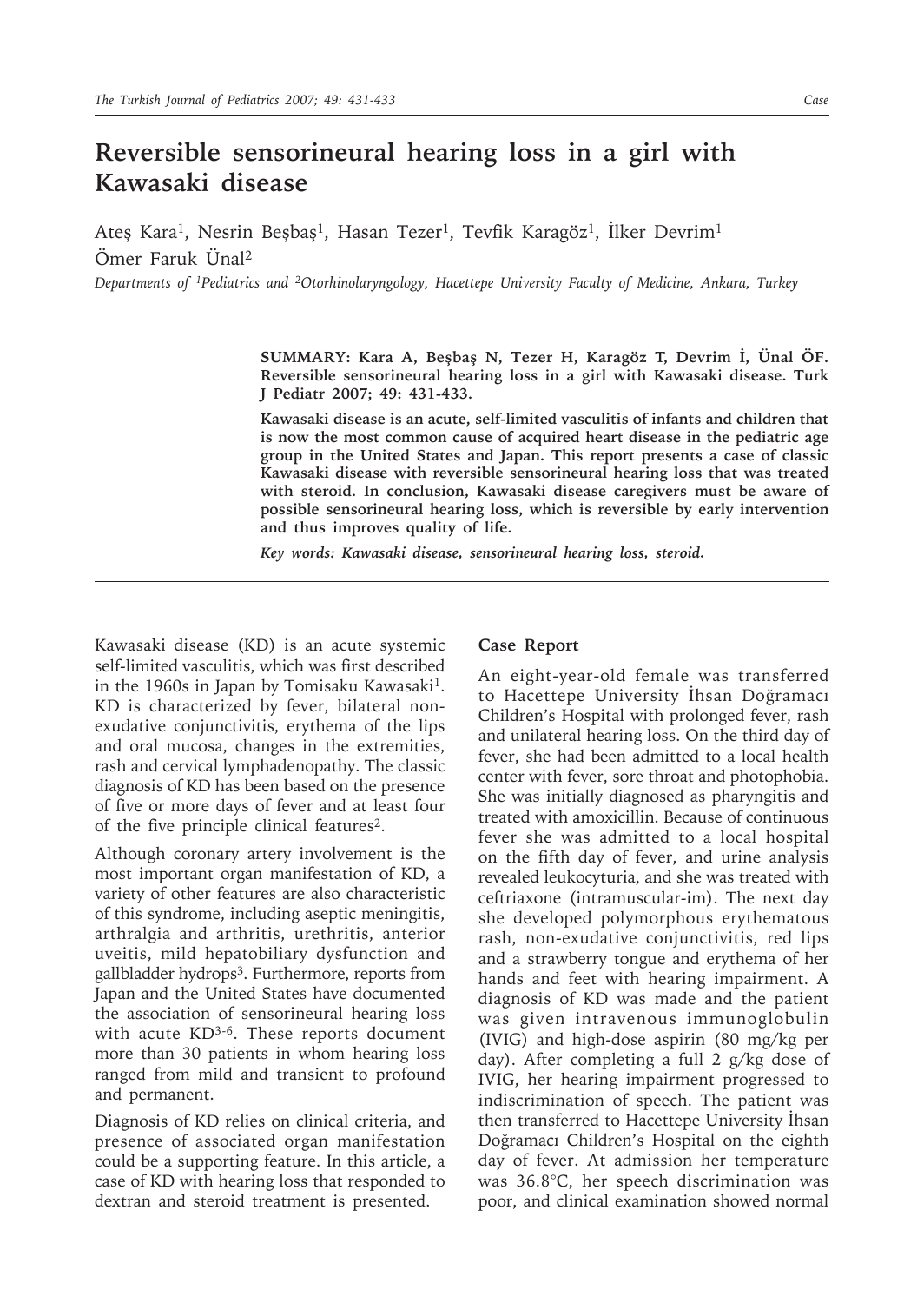tympanic membranes and a positive Rinne test in both ears. An echocardiogram showed dilation on the right and left coronary arteries (4 and 6 mm, respectively). Laboratory studies showed a normal hemoglobin (13.1 mg/dl) and thrombocytosis 370,000/mm3. Pure tone audiometry showed sensorineural hearing loss which was confirmed by evoked response audiometry (Fig. 1). Her cranial magnetic resonance imaging study for sensorineural hearing loss was normal. She was given steroid (Delta Cortril 30 mg per day), dextran 40 10% (150 ml infusion over 6 hours/day), betahistine (8 mg, 3 times per day) and aspirin (2 mg/kg per day). Within five days her hearing improved and the steroid treatment was stopped gradually and the dextran treatment was discontinued. The patient remained afebrile over the hospitalization period and at the one-month follow-up, evoked response and pure tone audiometry had improved (Fig. 2) and echocardiography revealed left and right coronary enlargement with a distal 4.3 mm and 3.9 mm aneurysms. Betahistine therapy was stopped and she remained on aspirin.



**Fig. 1.** Initial evaluation of pure tone audiometry. -X Left ear hearing threshold (air). O **O** Right ear hearing threshold (air). ] Left ear hearing threshold (bone). [ Right ear hearing threshold (bone).

## **Discussion**

Kawasaki disease is now known to occur in both endemic and community-wide epidemic forms in Europe, Americas and Asia in children of all races. Neurologic symptoms are very rare, although extreme irritability, possibly due to

432 *Kara A, et al The Turkish Journal of Pediatrics • October - December 2007*





aseptic meningitis, is common in KD. Seizures, involvement of cranial pairs and hemiparesis caused by thrombosis or infarction are rarely reported in the literature<sup>4,5</sup>. We observed another kind of neurologic manifestation that was severe but likely reversible, sensorineural hearing loss.

Sensorineural hearing loss is a well-recognized condition of variable etiology, and it is also associated with systemic immune diseases such as rheumatoid arthritis, polyarteritis nodosa, Wegener's granulomatosis, giant cell arteritis and inflammatory bowel disease<sup>7</sup>. The etiology of KD remains unknown, although clinical and epidemiological features strongly suggest an infectious cause2. The sensorineural hearing loss associated with KD might then reflect infection of the inner ear, analogous to the direct cytopathic effects on the labyrinth and cochlea that occur with certain viral illness, such as mumps and rubella<sup>8</sup>. Alternatively, the sensorineural hearing loss may be associated with aberrant immune activation<sup>9</sup>. Hence, the autoimmune inner ear disease may occur due to the loss of immunological tolerance to self antigens, cross-reacting antibodies, self antigen modification, autoimmunity due to hidden self antigen or circulating immune complexes9. Though there is no doubt that association between sensorineural hearing loss and KD exists, the responsible mechanism remains unclear.